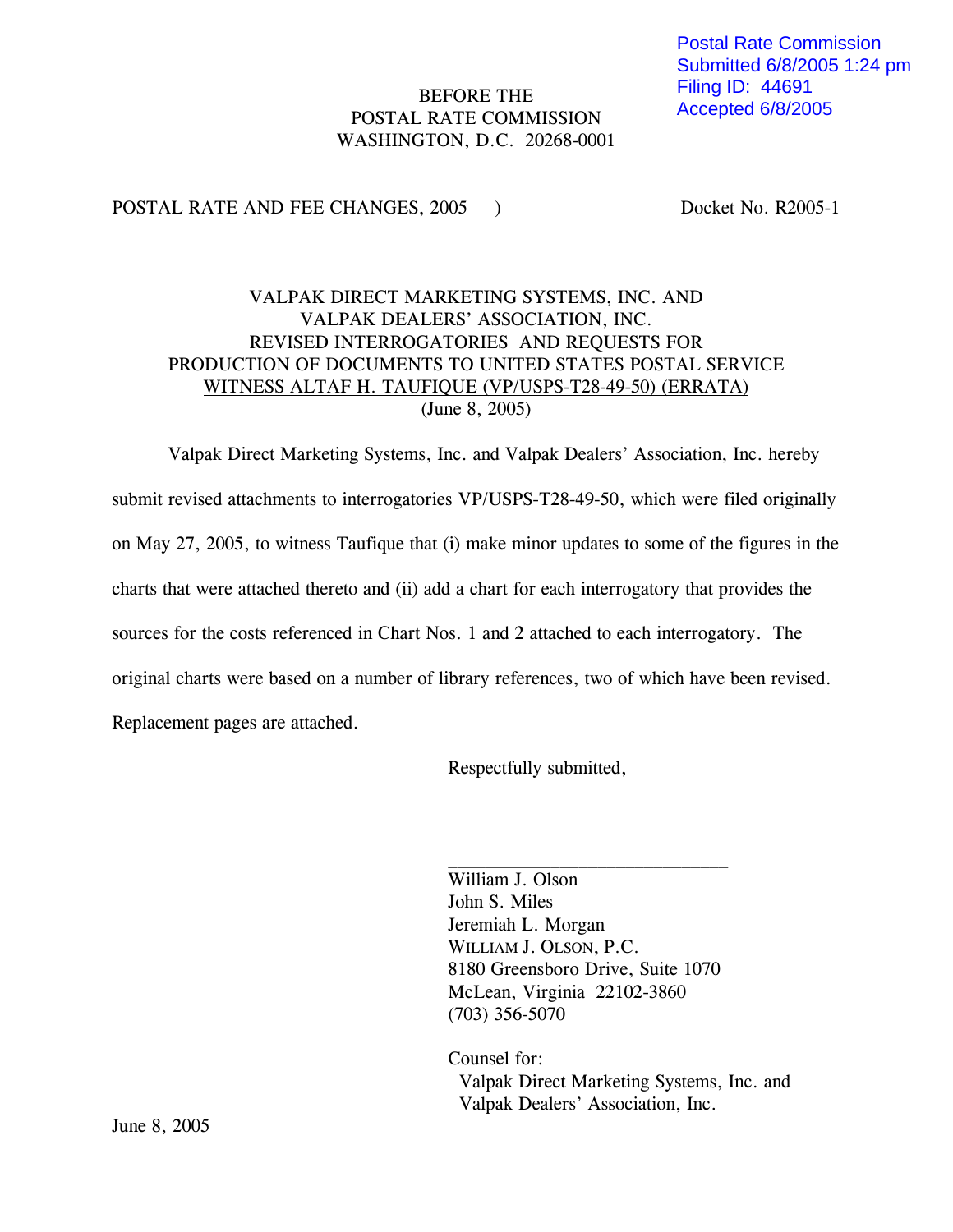

#### Attachment to VP/USPS-T28-49, Chart No. 1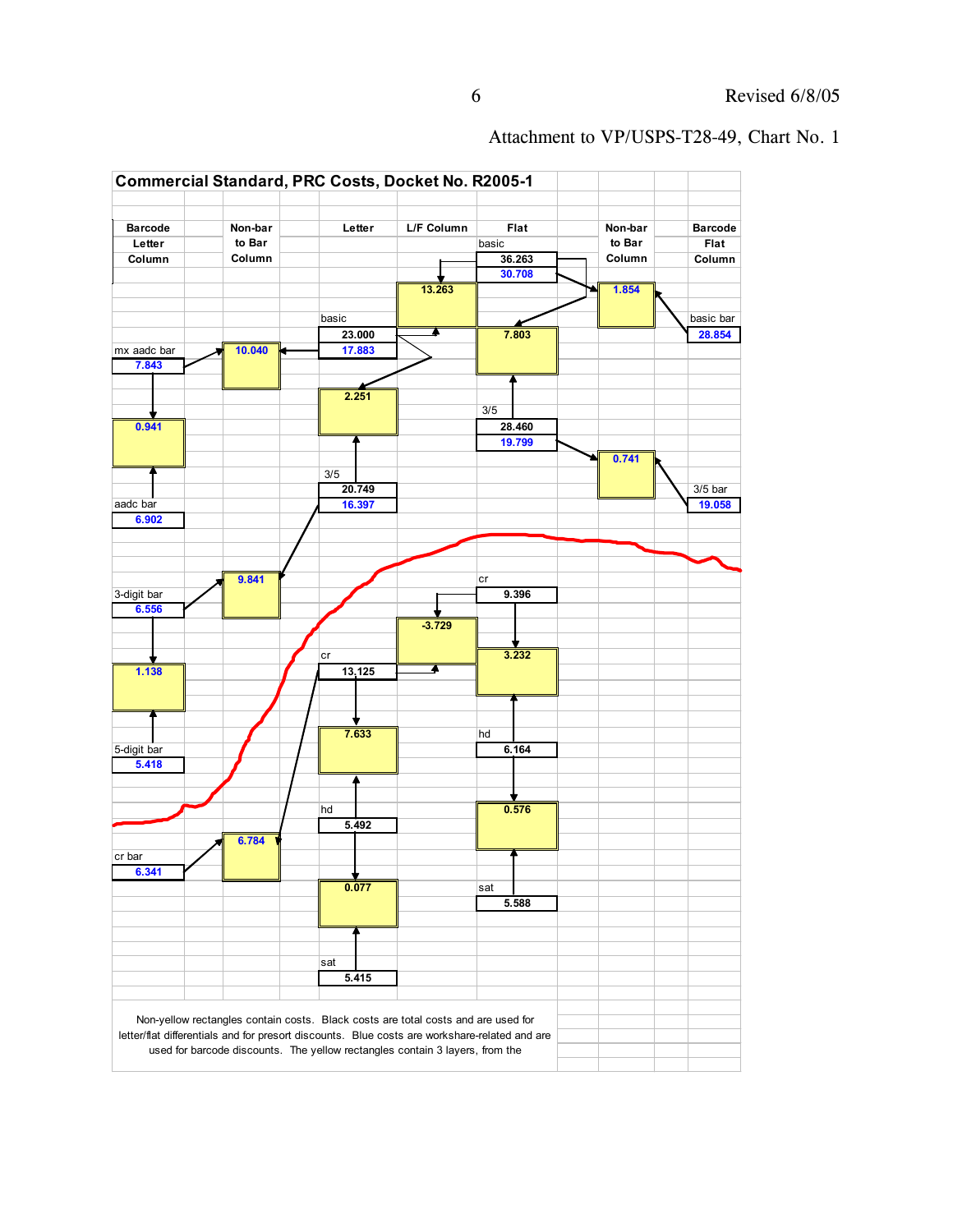

#### Attachment to VP/USPS-T28-49, Chart No. 2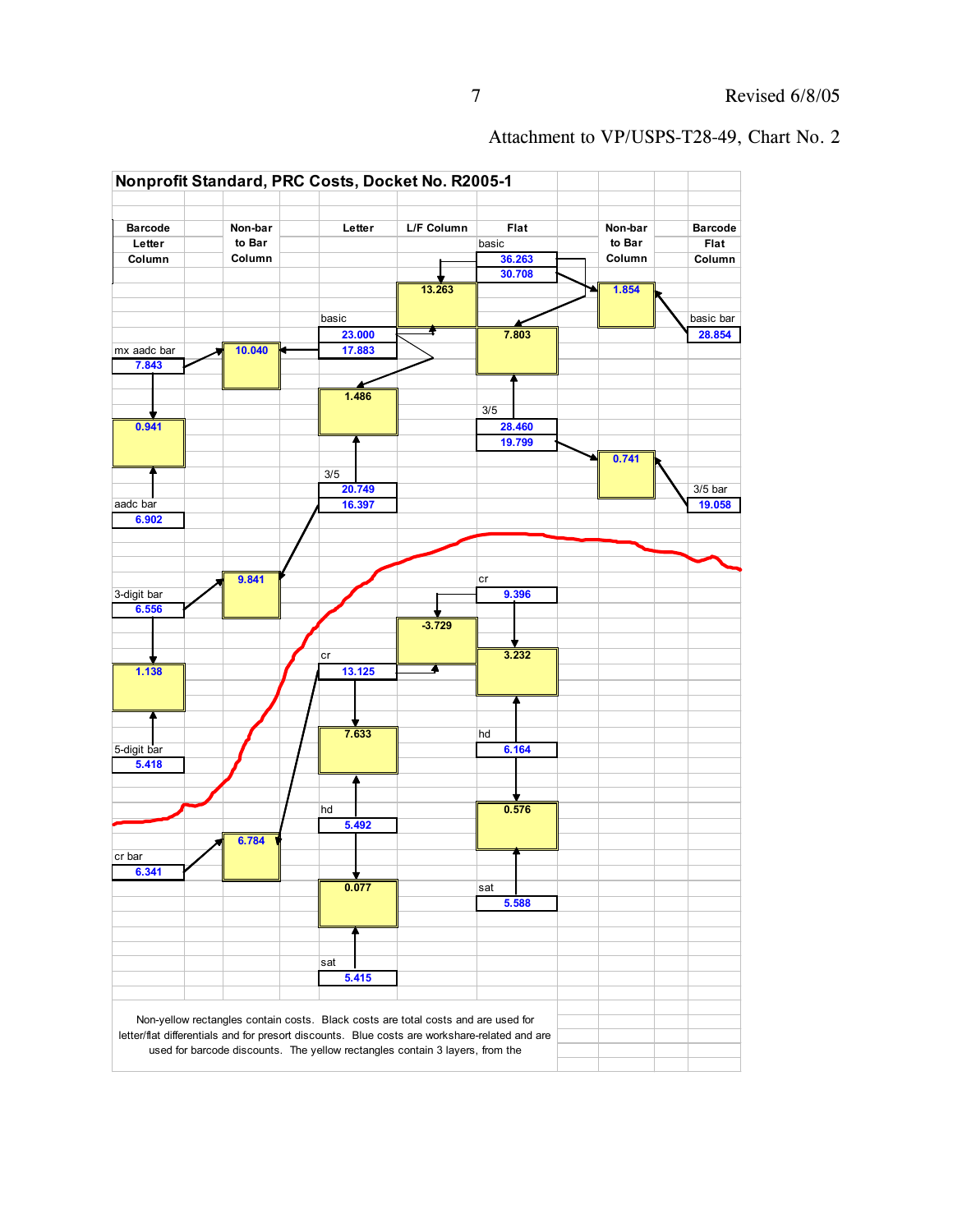|                                        | Sources for figures in Charts 1 and 2 of Attachment to VP/USPS-T28-49 |                                                                                                                                                                      |                       |                                                                                        |
|----------------------------------------|-----------------------------------------------------------------------|----------------------------------------------------------------------------------------------------------------------------------------------------------------------|-----------------------|----------------------------------------------------------------------------------------|
| Component<br><b>Figure</b><br>Column 1 | <b>Mail Processing</b>                                                | Source                                                                                                                                                               | Component<br>Delivery | <b>Source</b>                                                                          |
| 7.843                                  | 4.022                                                                 |                                                                                                                                                                      | 3.821                 | LR-K-110STDLTRS.xls, sheet<br>'Letter Sum'                                             |
| 6.902                                  | 3.165                                                                 | LR-K-110STDLTRS.xls, sheet 'Letter                                                                                                                                   | 3.737                 |                                                                                        |
| 6.556                                  | 2.857                                                                 | Sum'as modified in response to<br>Question 3 of POIR No. 3.                                                                                                          | 3.699                 |                                                                                        |
| 5.418                                  | 1.819                                                                 |                                                                                                                                                                      | 3.599                 |                                                                                        |
| 6.341                                  | 1.523                                                                 | LR-K-107.xls, sheet 'CompTab'                                                                                                                                        | 4.818                 | LR-K-101.xls, sheet 'Table 1'                                                          |
| Column <sub>5</sub>                    |                                                                       |                                                                                                                                                                      |                       |                                                                                        |
| 23.000                                 | 18.665                                                                | LR-K-110STDLTRS.xls, sheet 'Letter<br>Sum'as modified in response to<br>Question 3 of POIR No. 3.                                                                    | 4.335                 | LR-K-110STDLTRS.xls, sheet<br>'Letter Sum'                                             |
| 17.883                                 | 13.548                                                                |                                                                                                                                                                      | 4.335                 |                                                                                        |
| 20.749                                 | 16.071                                                                |                                                                                                                                                                      | 4.678                 |                                                                                        |
| 16.397                                 | 11.719                                                                |                                                                                                                                                                      | 4.678                 |                                                                                        |
| 13.125                                 | 3.431                                                                 |                                                                                                                                                                      | 9.694                 | LR-K-101, sheet Table 1'                                                               |
| 5.492                                  | 1.056                                                                 | LR-K-107.xls, sheet 'CompTab'                                                                                                                                        | 4.436                 |                                                                                        |
| 5.415                                  | 1.056                                                                 |                                                                                                                                                                      | 4.359                 |                                                                                        |
| Column <sub>7</sub>                    |                                                                       |                                                                                                                                                                      |                       |                                                                                        |
| 36.263                                 | 26.468                                                                | LR-K-102, file STANDARD FLATS PRC.xls.<br>sheets 'CRA ADJ UNIT COSTS' AND<br>'PRESORT LEVELS HELD CONSTANT as<br>modified in response to Question 3 of POIR<br>No. 3 | 9.795                 | LR-K-101.xls sheet 'Table 1' as<br>modified in response to Question 3<br>of POIR No. 3 |
| 30.708                                 | 20.913                                                                |                                                                                                                                                                      | 9.795                 |                                                                                        |
| 28.460                                 | 18.665                                                                |                                                                                                                                                                      | 9.795                 |                                                                                        |
| 19.799                                 | 10.004                                                                |                                                                                                                                                                      | 9.795                 |                                                                                        |
| 9.396                                  | 3.223                                                                 | LR-K-107.xls, sheet 'CompTab'                                                                                                                                        | 6.173                 |                                                                                        |
| 6.164                                  | 1.480                                                                 |                                                                                                                                                                      | 4.684                 |                                                                                        |
| 5.588                                  | 1.480                                                                 |                                                                                                                                                                      | 4.108                 |                                                                                        |
| Column 11                              |                                                                       |                                                                                                                                                                      |                       |                                                                                        |
| 28.854                                 | 19.059                                                                | LR-K-102, file STANDARD FLATS PRC.xls,<br>sheet 'PRESORT LEVELS HELD                                                                                                 | 9.795                 | LR-K-101.xls, sheet 'Table 1'                                                          |
| 19.058                                 | 9.263                                                                 | <b>CONSTANT</b>                                                                                                                                                      | 9.795                 |                                                                                        |

## Attachment to VP/USPS-T28-49, Chart No. 3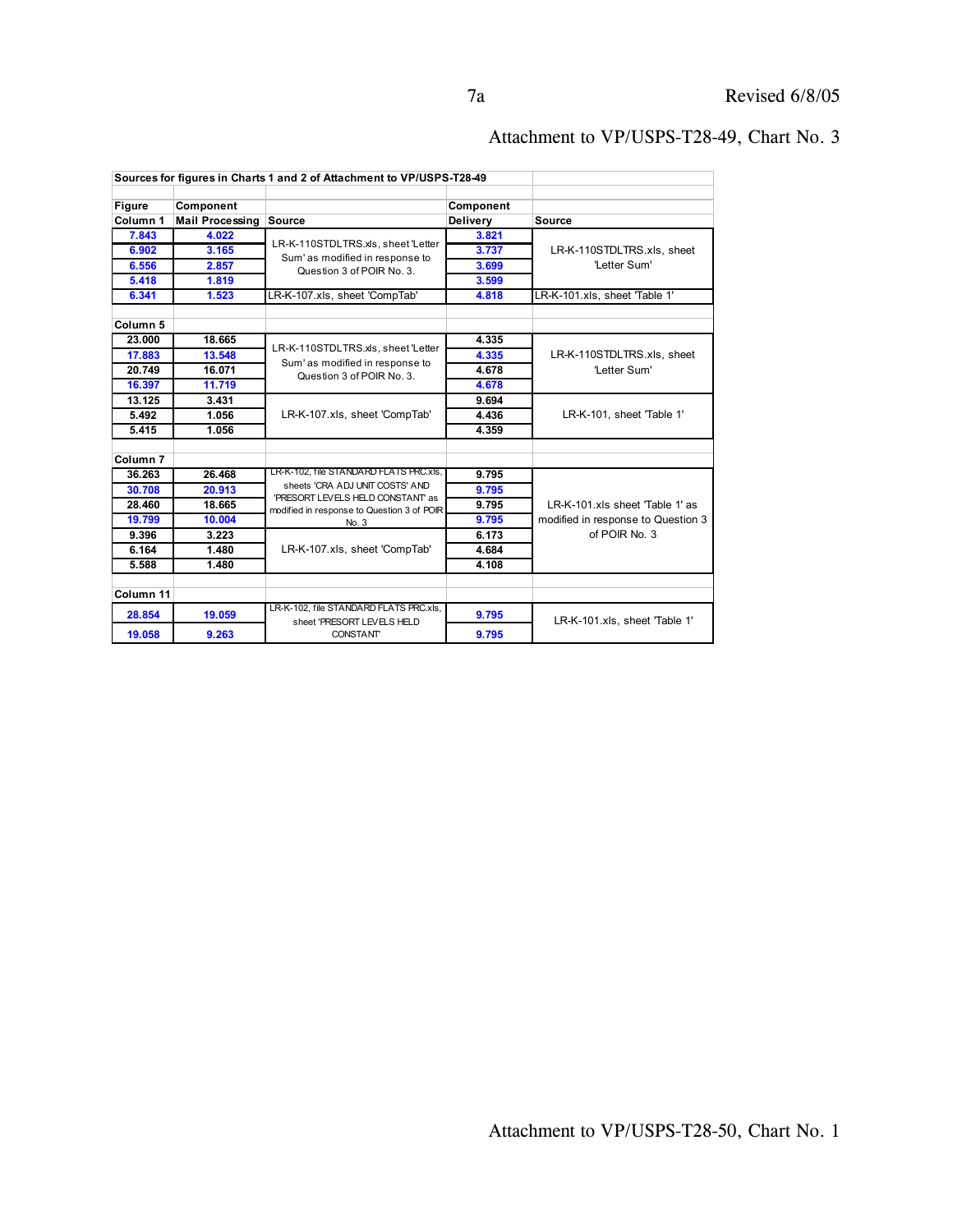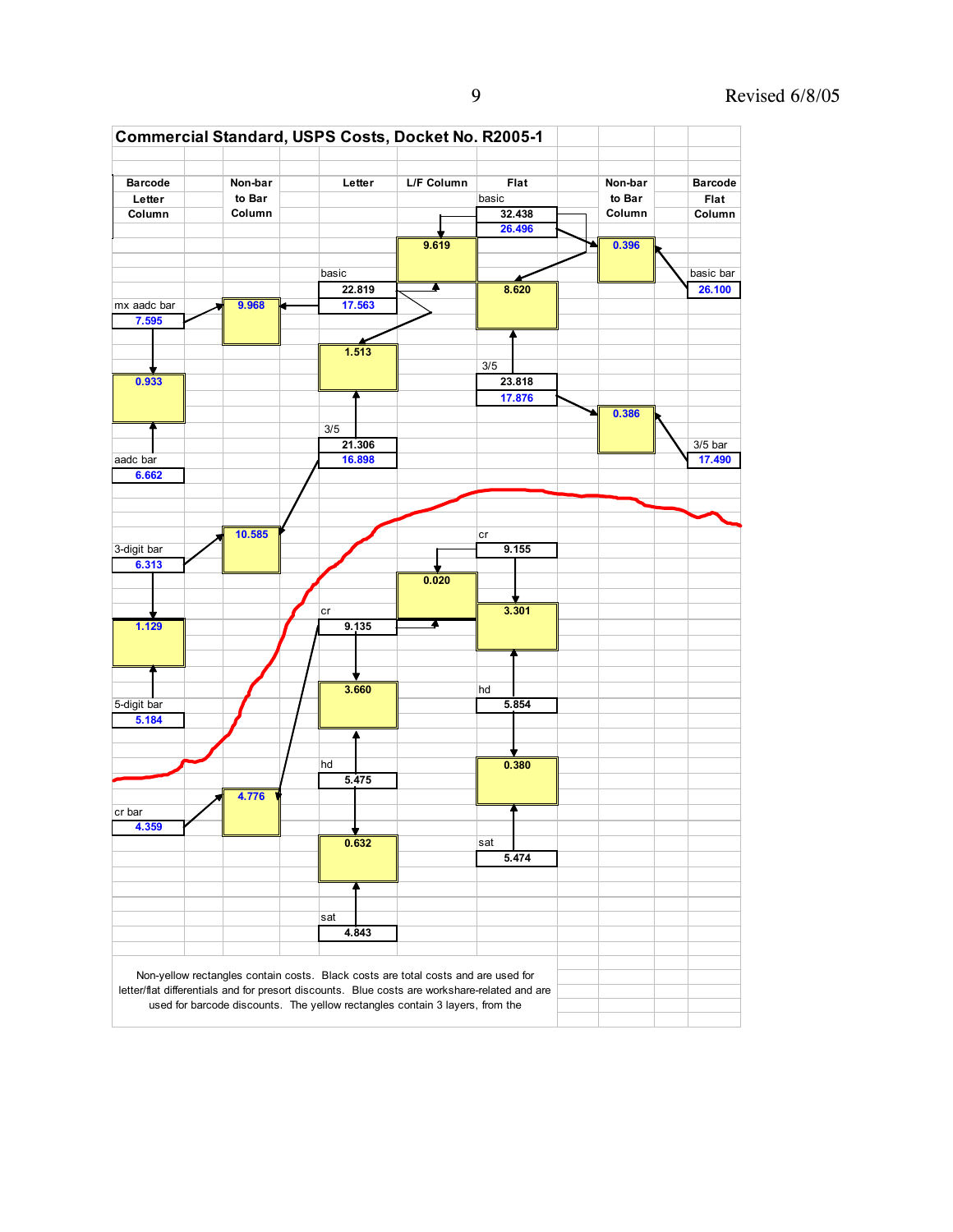

#### Attachment to VP/USPS-T28-50, Chart No. 2